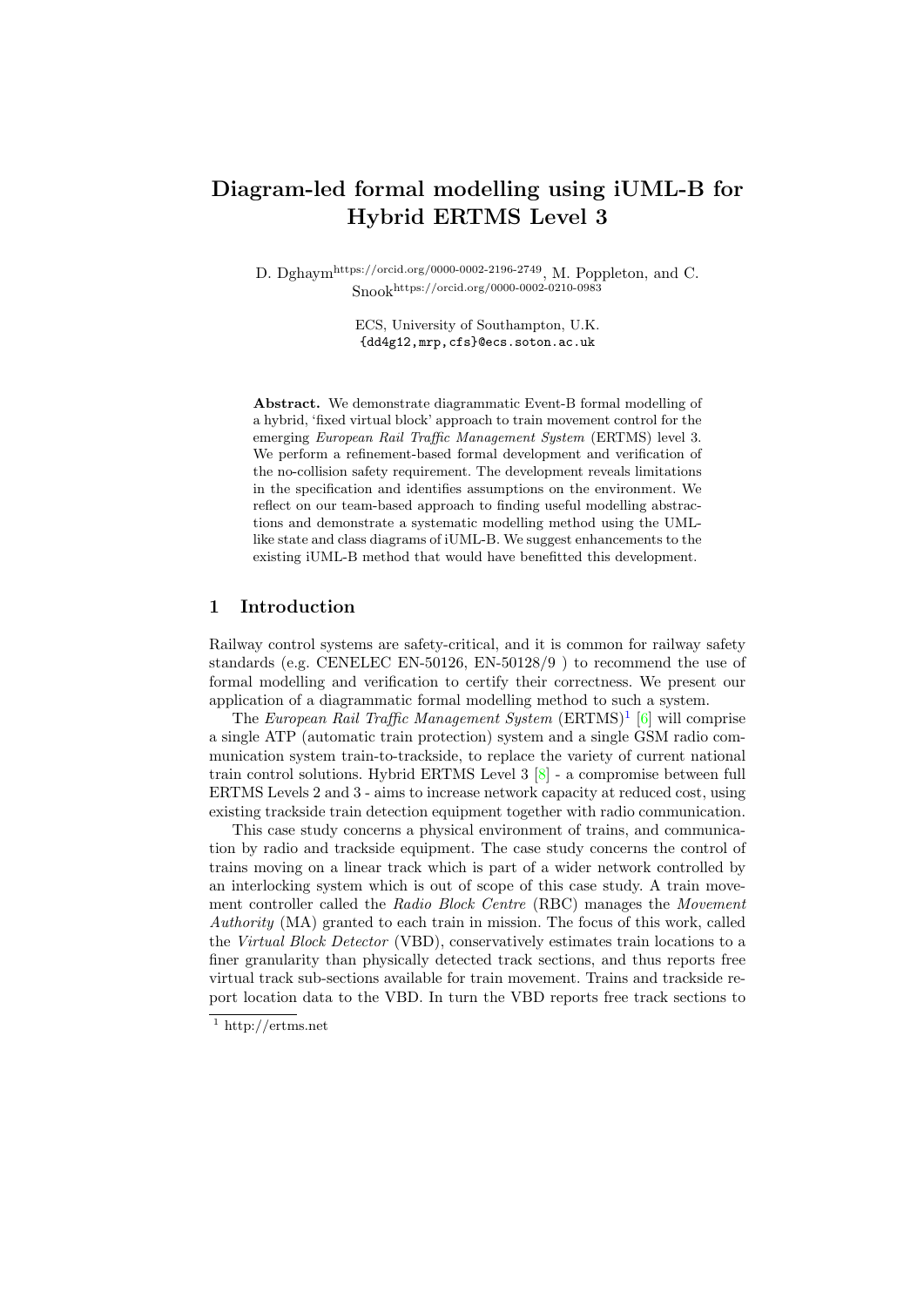RBC. The MA granted to each train consists of a set of sections that the train is permitted to move into. A controlled train is instructed that the MA sections are free; a trusted train is instructed that they might not be free. The key safety property which we verify is that controlled trains do not run into trains that are ahead of them.

Motivation and Contribution The case study presents challenges - addressed by our contribution - for a formal development method, typical of challenges arising in safety-critical cyber-physical systems. First is the development of a useful model reflecting the component architecture of the target system (VBD) interacting with its physical environment and other system components. The model enables us to verify functional safety properties of the specification. Second, we need readable models so that domain experts are able to validate the model. While we do not focus on validation in this paper (other than for our own sanity checks of the model), future work will include running scenarios in a form of model acceptance test. Third, we describe how we tackle the diffcult process of turning a detailed and complex specification that contains ambiguity and relies on tacit domain knowledge, into a formally precise model containing useful abstractions. (We view this contribution as particularly useful for industrial partners to enable them to adopt formal modelling techniques). Fourth, we have the emergent critique of the specification document: assumptions on the environment, omissions, ambiguities, errors etc.

The refinement-based Event-B modelling method [\[1\]](#page-13-0) is an appropriate choice since it allows us to verify key properties while leaving certain features, and interacting components, abstract and underspecified. The architecture can be layered through the refinement: each layer can focus on an abstract component interface, the environment, or a specific feature of the target system. Event-B has strong tool support [\[2\]](#page-14-2) for verification and validation in the form of theorem provers and model-checkers. Diagrammatic modelling notations and tools are available which help in conceptual modelling: we use iUML-B class diagrams and state-machines  $[17,16,14]$  $[17,16,14]$  $[17,16,14]$ . One of our goals is to show that using iUML-B leads to a readable formal specification (or at least more readable than plain Event-B), which is easier for domain experts to validate.

Structure The paper is structured as follows. We next recall Event-B and iUML-B basics in sec. [2.](#page-1-0) Sec. [3](#page-2-0) reviews our development process, and sec. [4](#page-4-0) gives our system analysis. The refinement strategy is then summarised (sec. [5\)](#page-6-0), followed by a detailed account of modelling in sec. [6.](#page-6-1) Next is related work (sec. [7\)](#page-11-0), followed by the conclusion in sec. [8.](#page-12-0)

# <span id="page-1-0"></span>2 Event-B and iUMLB

Event-B [\[1](#page-13-0)[,9\]](#page-14-6) is a refinement-based formal method for system development. An Event-B model contains two parts: *contexts* for static data, and machines for dynamic behaviour specified by variables v, invariant predicates  $I(v)$  that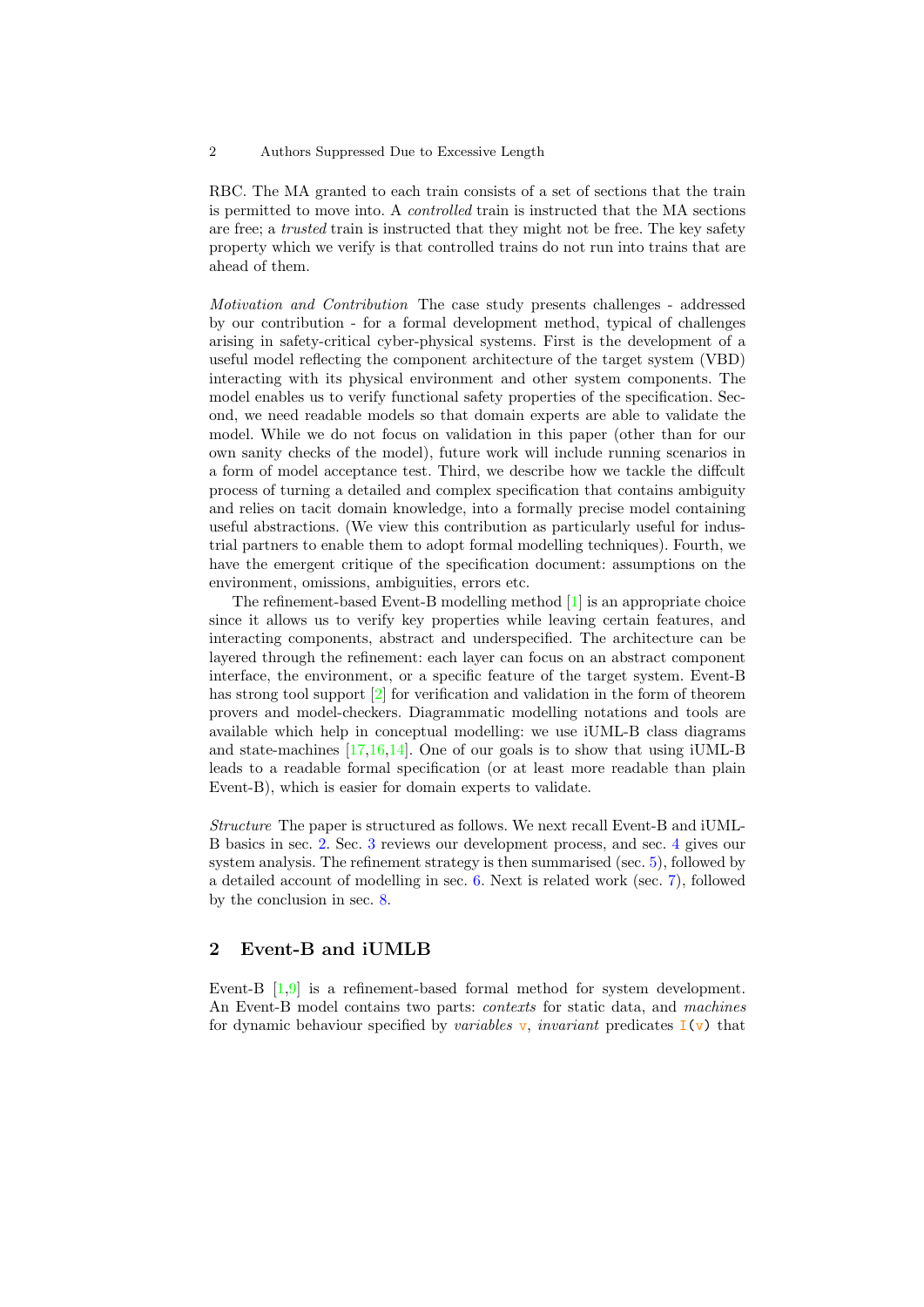constrain the variables, and *events*. An event comprises a guard denoting its enabling-condition and an action describing how the variables are modified when the event is executed. In general, an event  $e$  has the following form, where  $t$  are the event parameters,  $G(t, v)$  is the guard of the event, and  $v := E(t, v)$  is the action of the event.

```
e = \text{any } t \text{ where } G(t, v) \text{ then } v := E(t, v) \text{ end}
```
Event-B is supported by the Rodin platform (Rodin) [\[2\]](#page-14-2), an extensible toolkit which includes facilities for modelling, verifying the consistency of models using theorem proving and model checking techniques, and validating models with simulation-based approaches.

iUML-B [\[14,](#page-14-5)[16](#page-14-4)[,17\]](#page-14-3) provides a diagrammatic modelling notation for Event-B in the form of state-machines and class-diagrams. The diagrammatic elements share the repository of an Event-B model, and contribute to that model. For example a state-machine will automatically generate the Event-B data elements (sets, constants, axioms, variables, and invariants) to implement the states, and contribute additional guards and actions to existing events. Class diagrams provide a way to visually model data relationships. Classes, attributes and associations are linked to Event-B data elements (carrier sets, constants, or variables) and generate constraints on those elements.

### <span id="page-2-0"></span>3 Process

Formal models are often presented as if they were developed in perfect inexorable steps when, in practice, they never are. We give an overview of our informal teambased process illustrating the iterations that involved many misunderstandings failures and re-work. Although we had some feedback from domain experts on terminology and detailed clarifications, this was not substantial as we wanted the case study to test our ability to use formal methods to understand and interpret the specification. The domain experts were not involved in the process described in this section. The team consisted of research and academic staff who had some experience of formal modelling of railway applications such as interlockings and crossings, but no previous experience of communications-based, virtual section train control.

Systems Analysis While the *Hybrid ERTMS Level 3* (HLIII) specification is quite well presented in terms of explanatory scenarios, its focus makes it a detailed requirements specification for the VBD. It does not explain the overall system aims and principles so well. We therefore started by reverse engineering our understanding of the system in order to understand its purpose and the concepts that it is based on. This involved analysis of the information in the specification, discussions and sketching whiteboard diagrams such as components, entity relationship and state-machine diagrams. The diagram-based analysis naturally led into the iUML-B modelling. The systems analysis identifies the main components in the system and the information flow between them. This is necessary for the model to reflect the appropriate responsibilities of the VBD verses assumptions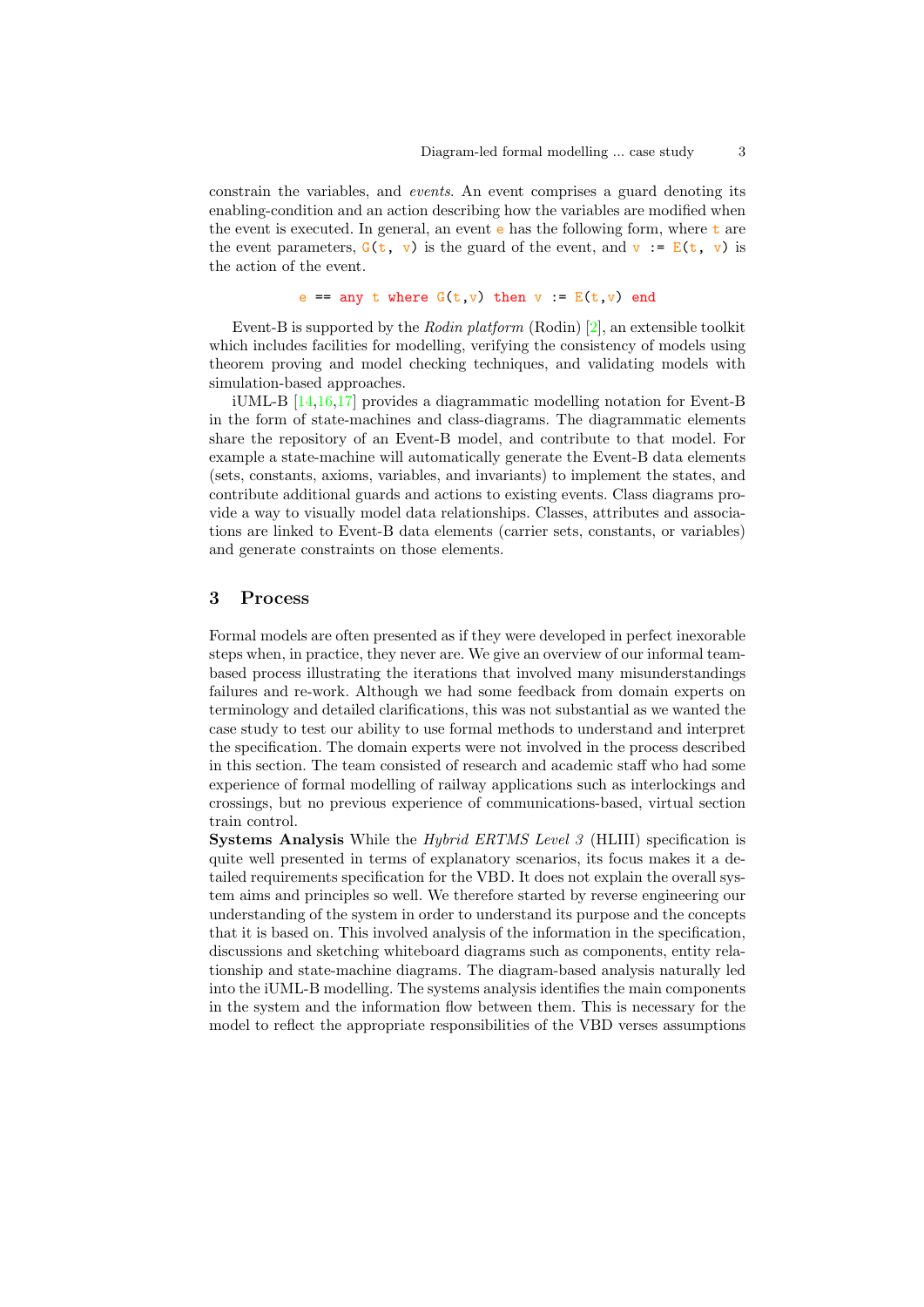it makes upon other components. As with most stages of the modelling process, the analysis was iterative. The modelling helped our understanding of the system and our new understanding helped us choose better abstractions for modelling. For example initially we assumed that only connected trains were 'in-mission'. However, when modelling we realised that when a connection is lost the system relies on the fact that the train will continue to respect its MA and this implies that the train is still in-mission. This new understanding of the system led us to revise our models so that the in-mission state-machine was independent of (i.e. parallel with) the connected state-machine.

Refinement Strategy The refinement strategy provides a plan for how we intend to build the model, choosing abstractions, adding details in refinement steps and introducing invariant properties at appropriate stages. We considered two alternative approaches, a) start from an abstract safe system or b) start from an unsafe system and make it safe. For this example we chose the second approach. While the first approach is perhaps more traditional, in this case, the safety properties were not so obvious and were complicated by unsafe, albeit mitigated, scenarios. So we wanted to capture the essence of train movement before introducing assumptions and progressing towards details that can distinguish between safe scenarios and mitigated unsafe scenarios. Again, the refinement strategy evolved as we discovered difficulties and adapted our approach.

Modelling In modelling we used iUML-B for its diagrammatic notation which follows on from the diagrams used in our analysis and review stages. As usual, we used the provers to verify models and when they fail, and we cannot be sure why, the ProB model checker helps to find counter examples. We also animated the models to check that the model behaves as expected.

Review We held regular reviews to discuss problems with the modelling. As indicated in the previous steps, the reviews led to significant iterations to our understanding of the system, revisions to our refinement plan and consequent changes to the model. Problems fell into the following categories:

- We cannot prove this PO look for a better modelling approach. Example: contiguity of  $next_VSS$  relationship - We found it difficult to prove contiguity properties about Virtual Sub-Section (VSS) using abstract properties. While this should, in principle, be possible, we decided it was not worth the effort and introduced numeric indexing of VSS (relying on the contiguity of a range of integers). We retained the *next* function for elegance of expression in guards and actions.
- This is not a useful refinement change refinement strategy. Example: We wished to introduce features such as timers as soon as it was possible to do so (i.e. when the triggering functionality was available). However, we had not yet introduced the relevant VSS state changes to utilise the timeout. To rectify this we altered our refinement strategy to introduce abstract versions of VSS states and associated transitions.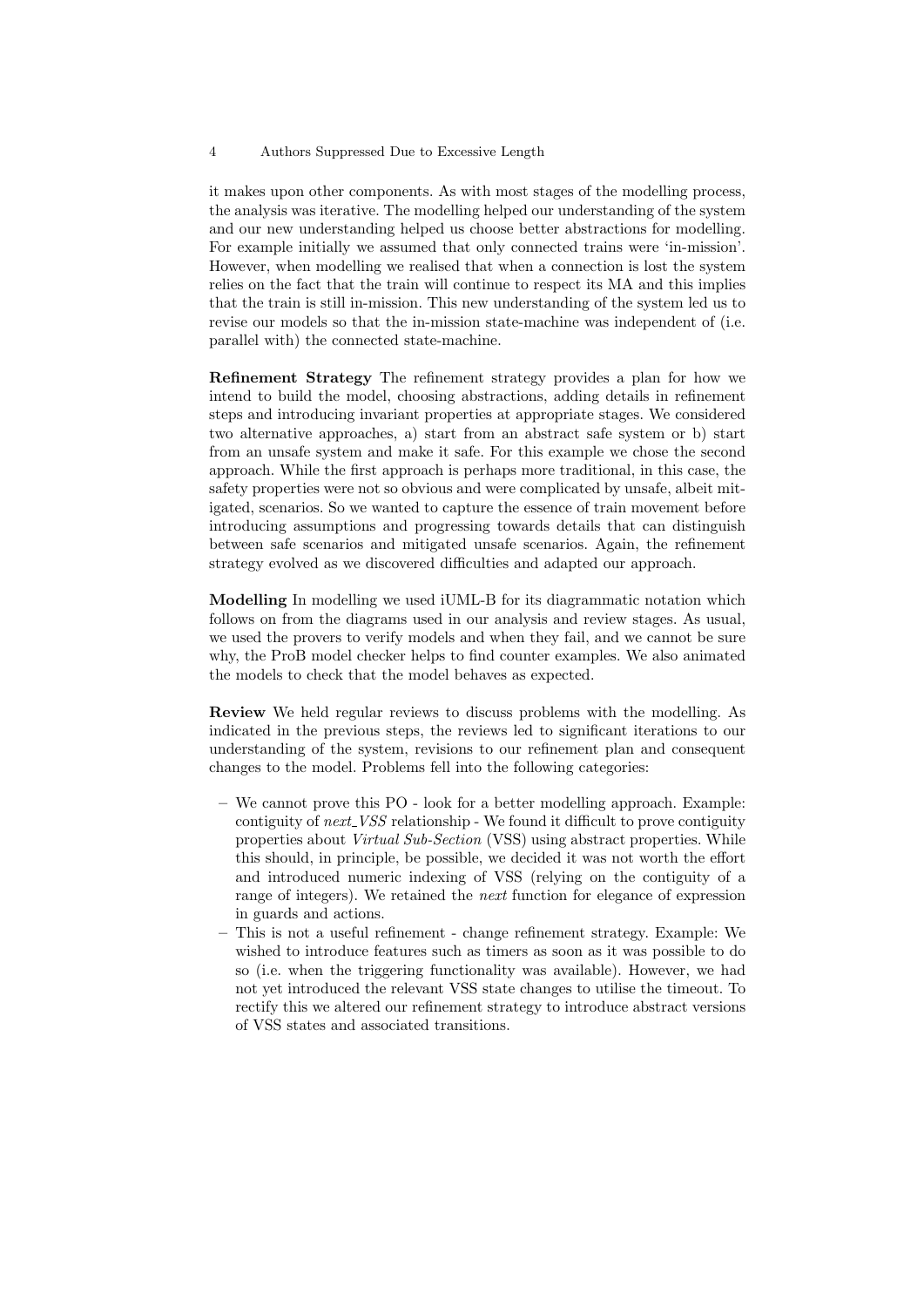– This is not a true data refinement - change systems analysis. Example: As we modelled the flow of information through the control components we found it difficult to reconcile the reported train positions and controlled MA with the safety properties of the abstract environment. It seemed that we would need to introduce some form of responsiveness assumptions to limit the difference between actual and control variables. However, the specification implied that the VSS states were asynchronously updated. As our understanding of the MA principle improved we realised that the position inaccuracy is of no consequence and we adjusted our systems description.

### <span id="page-4-0"></span>4 System Analysis

The HLIII specification is a detailed description of one component (the VBD) of a wider system that controls train movements. The other components involved in the system are the trains and trackside equipment, which we refer to as environment (ENV), and the RBC that calculates movement authorities limiting the movement of trains.

The VBD receives messages from trains and train detectors. It also receives information about the output of the RBC. It calculates a set of sections that it believes to be free of any trains and sends these to the RBC. The RBC sends to each train, a movement authority consisting of a set of sections that the train may move into. The train is either instructed that the sections are all free or that they might not be free. We wish to model and verify item 3, the VBD. To do this we also need to consider (and model) the other 2 items.

The environment consists of a linear track divided into fixed sections (Virtual Sub-Section (VSS)) with trains moving in one direction on the track. Detectors (*Trackside Train Detection* (TTD)) report when a train is present. However, there is only one TTD for a group of VSS. There are 2 kinds of trains; those that communicate with the control system, and those that do not. Trains that communicate send three items of information to the VBD:

- their current position (in finer granularity than track sections),
- the length of the train,
- whether the train is confirmed as integral.

Communicating trains are able to receive information about the range of sections they are allowed to move through and whether the authorised track is guaranteed to be free (full-supervision) or not (on-sight). For the purpose of this description we partition trains into three kinds: ghost trains (not communicating), controlled trains (communicating with guaranteed free sections authorised) and trusted<sup>[2](#page-4-1)</sup> trains (communicating with possible non-free sections authorised). Trains that do not communicate can only be detected by TTD and may move

<span id="page-4-1"></span><sup>&</sup>lt;sup>2</sup> Controlled and trusted (trains) are terms that we have introduced, they are not terms from the specification.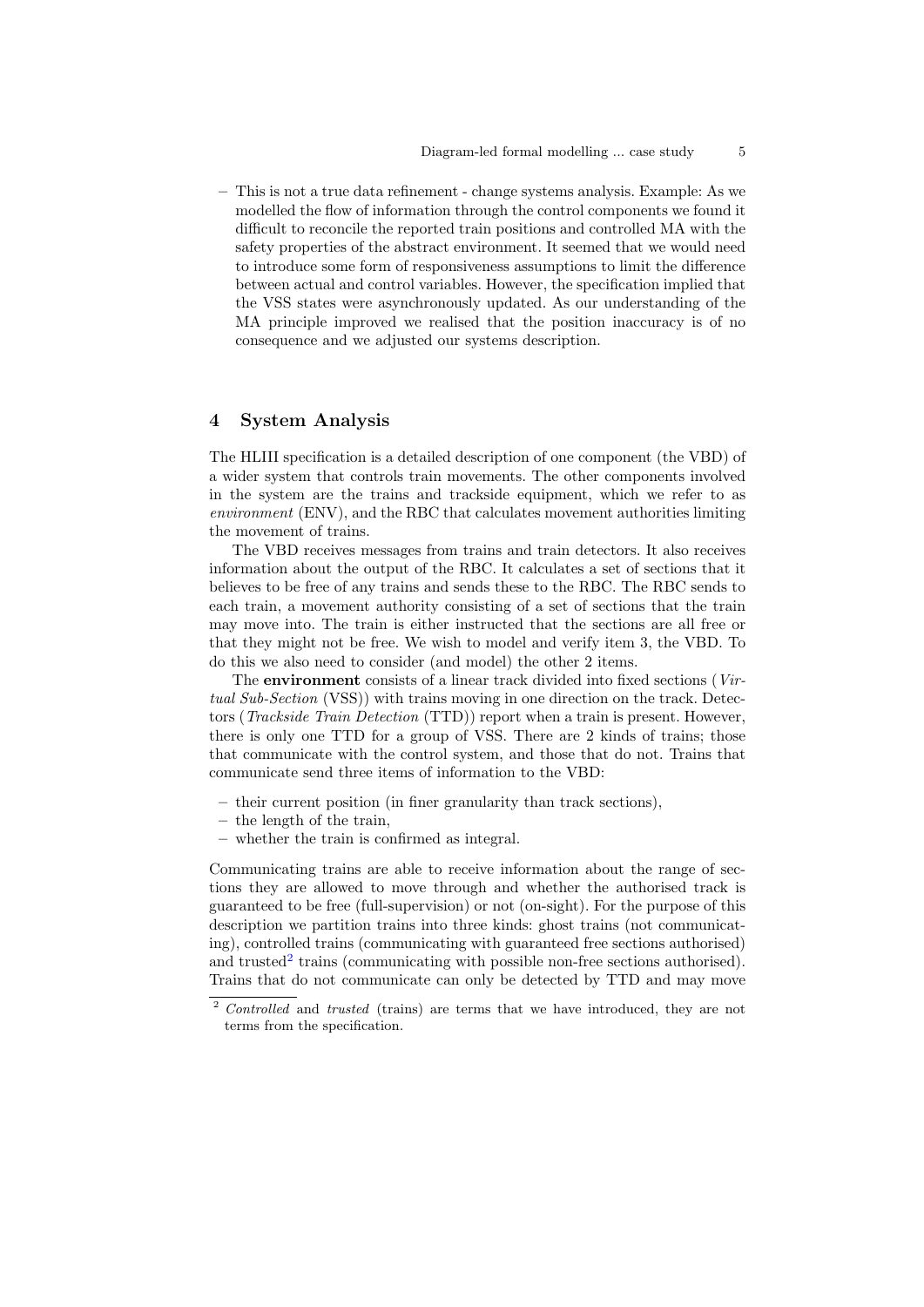freely according to some assumptions concerning physical limitations and those imposed by train design regulations.

The RBC grants movement authority (permissions) to the communicating trains. The RBC uses information it receives from the VBD about which VSS are free. An MA consists of a set of track sections that the train is allowed to move through. The train is also instructed as to whether it needs to be responsible for avoiding collisions with trains in front  $(On-Sight Movement Authority (OSMA))$ or whether it can assume the track sections are free (Full Supervision Movement Authority (FSMA)). We assume the RBC always issues safe FSMA in accordance with the information it receives from the VBD. I.e all sections in an FSMA are ones that the VBD has calculated to be free.

The VBD is responsible for deciding which VSS are free based on information it receives from the TTD and from Positive Train Detection (PTD) communications received from communicating trains. It sends information about which VSS it believes are free to the RBC. Since PTD reports may be intermittent or interrupted and some trains do not communicate at all, the estimate of free VSS is cautious in these circumstances.

The positions of trains that are communicating are known fairly accurately (subject to some lag in communications) from the PTD data sent by the train (position, length and integrity) as well as physical limits on possible train movement in between communications. The position of the train may cover a range of sections from that occupied by the rear to that occupied by the front. Some robustness is necessary to accommodate limitations of the communication mechanisms such as temporary loss of communication etc.

The position of a train that is not communicating (i.e. a ghost train) is difficult to determine. The possible positions of a ghost train are estimated as a range of sections based on the following:

- its last known position (from a PTD or a loss of integrity),
- how far it could possibly have travelled since its position was known,
- information from trains and free TTD that delimits its movement range.

A ghost train is created in the VBD by one of the following means: a communicating train stops communicating, a TTD spontaneously and unexpectedly detects a train, or a communicating train reports that it has lost integrity.

For loss of integrity, a ghost train is created just behind the communicating train to represent the detached section of carriages. A communicating train is converted to a ghost train if the train's mute timer expires (after communication is lost) or if it sends a mission end message and terminates communication. A ghost train is removed (i.e. destroyed) by sweeping. Sweeping is the movement of a trusted train (with OSMA) through the sections where the ghost train may be. If the trusted train is able to pass through the sections the ghost train does not exist. A ghost train may also be converted to a communicating train if it starts communicating with the VBD (either by sending a mission start communication or by re-starting previous communication).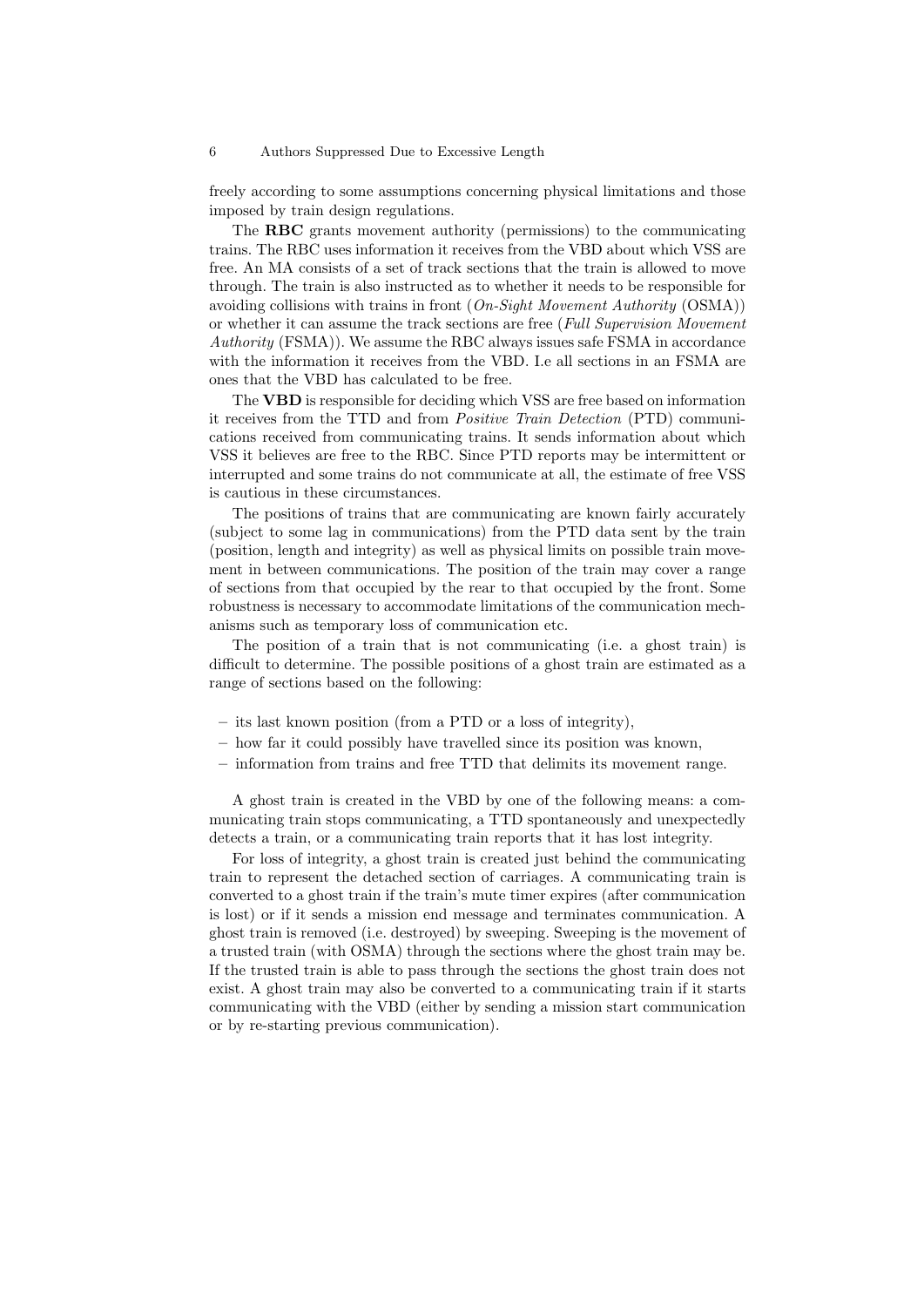### <span id="page-6-0"></span>5 Refinement Strategy

Through system analysis and iterative modelling, the original outline refinement strategy evolved into the following. The target VBD model interacts with the physical environment of trains and trackside: the first refinement layers ENV. Next is the RBC component, followed by lower layers which elaborate the VBD.

- ENV-M-1 Trains: Defines a linked list of trains to keep track of train order and prevent overtaking. Trains are created at the rear of the linked list and removed from its front. We also allow adding a new train in the middle of the linked list as a result of train split.
- ENV-M0 Train movement, VSS: Introduces the train movement in terms of VSS section updates, where a VSS section is either free or occupied by a train. The train movement is modelled as an independent update of the position of the train front and rear.
- ENV-M1 Ghost vs connected trains: Distinction between connected and ghost (i.e., non-connected) trains, where all new trains join as ghost.
- ENV-M2 TTD: Introduces TTD sections which can be either free (no train on any of its VSS) or occupied (a train on at least one of its VSS). The TTD state is immediately updated by train movement events.
- RBC-M3 RBC: RBC can grant trains MA. We call trains with MA inMission, where the RBC may extend or shrink their MA while connected.
- VBD-M4 Position reporting: Presents the VSS four states (free, occupied, ambiguous, unknown). Also introduces the reported versus actual train position with the associated MA trimming. Disconnection related timers are also introduced.
- VBD-M5 Controlled vs trusted trains: Fully supervised FS (controlled) vs on-sight OS (trusted) trains are introduced. An OS train has unsafe MA and is assumed not to crash into the back of other trains. An FS train has safe MA and therefore cannot crash into the back of other trains. In addition to Ghost train timers.
- VBD-M6 Integrity loss If a train reports either integrity loss or changed length, the train is split. Additionally, integrity loss propagation timers to control availability of adjacent VSS are introduced.
- VBD-M7 Lower levels Full VSS state transition as per specification, including all timers.

# <span id="page-6-1"></span>6 Modelling

The model consists mainly of two parts: the ENV and the VBD. The RBC provides an intermediate layer for moving from the ENV to the VBD.

Modelling the Environment In the first part of the model, we focus on modelling the ENV and the possible trackside events, such as train movement, splitting and loss of communication.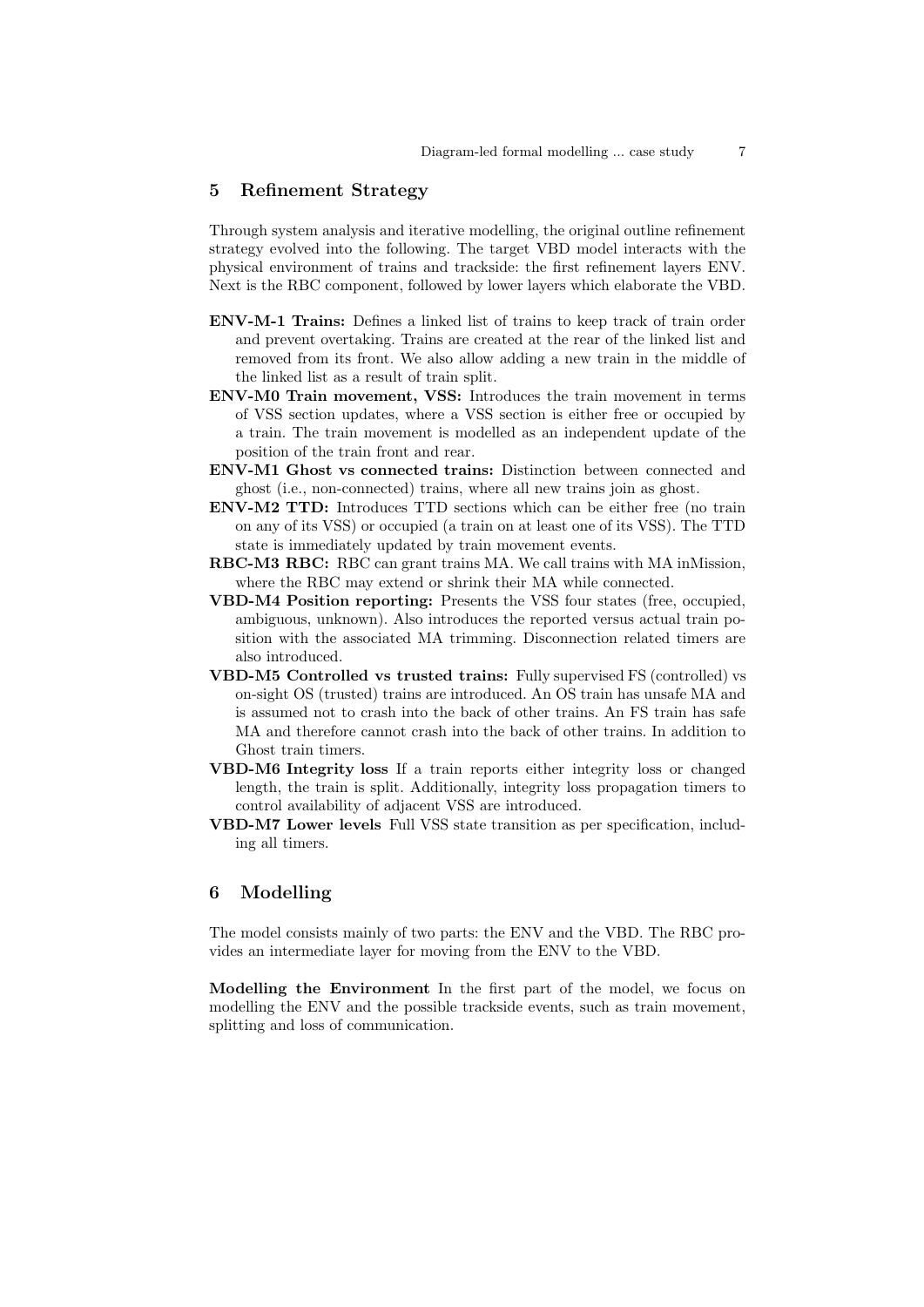In the context, we model the network topology using iUML-B class diagrams (Fig. [1\)](#page-7-0). First we introduce the  $TRAIN$  class (not shown in figures), then the VSS with their linear layout enforced by indexing via attribute,  $VSS_i$ , Fig. [1a.](#page-7-1)

<span id="page-7-1"></span><span id="page-7-0"></span>

<span id="page-7-2"></span>Fig. 1: Class Diagram representing the track in the context

At the abstract level, we introduce how trains can join and leave the network or in other words how trains can be created and destroyed. The variable class train, with superset  $TRAIN$ , represents the trains that currently exist in the network. There are two cases for creating trains, either a train can join from the beginning of the network or in the middle as a result of splitting behind an existing train. An important property at this level is: *trains cannot overtake*, which is why we introduce the relative ordering of the trains, represented by the variable association  $next\_train$  in Fig. [2.](#page-8-0) Therefore, a train can only leave the network if there is no train in advance, this is represented by the guard  $tr \notin dom(next_{train})$  added to the method ENV leave network of class train.

In the next refinement, we model train movement. A train's position is given by the VSS that it occupies: variable association *occupiedBy* in Fig. [2.](#page-8-0) We only model trains moving forward, hence a train can only leave a VSS if it occupies the next one. In order to ensure the no overtaking property, a train can only move forward if it doesn't share a VSS with its next train. Apart from splitting, a train can only join the network from the first VSS and trains can only leave from the last VSS. Since the no-overtaking property is fundamental to the safety of the system, we ensure the model does not break it by introducing the following invariant, which states that a train cannot occupy a vss with an index higher than the lowest indexed VSS of the next train:

 $\forall tr1, tr2 \cdot (tr2 \mapsto tr1) \in next\_train \implies$ 

 $max(VSS\_i[occupiedBy ~ \sim [{\{tr2\}}]]) \leq min(VSS\_i[occupiedBy ~ \sim [{\{tr1\}}]])$ 

To distinguish between trains that are communicating and those that are not, we introduce sub-states *connected* and *ghost*, of *train* (Fig[.3\)](#page-8-1).

Next, we introduce the *TTD* which group sets of contiguous *VSS* via association Sections (Fig. [1b\)](#page-7-2). Class occupiedTTD, which is a sub-class of TTD, represents those TTD that have at least one of their VSS occupied by a train. At this level, we distinguish two cases when a train is leaving the last VSS of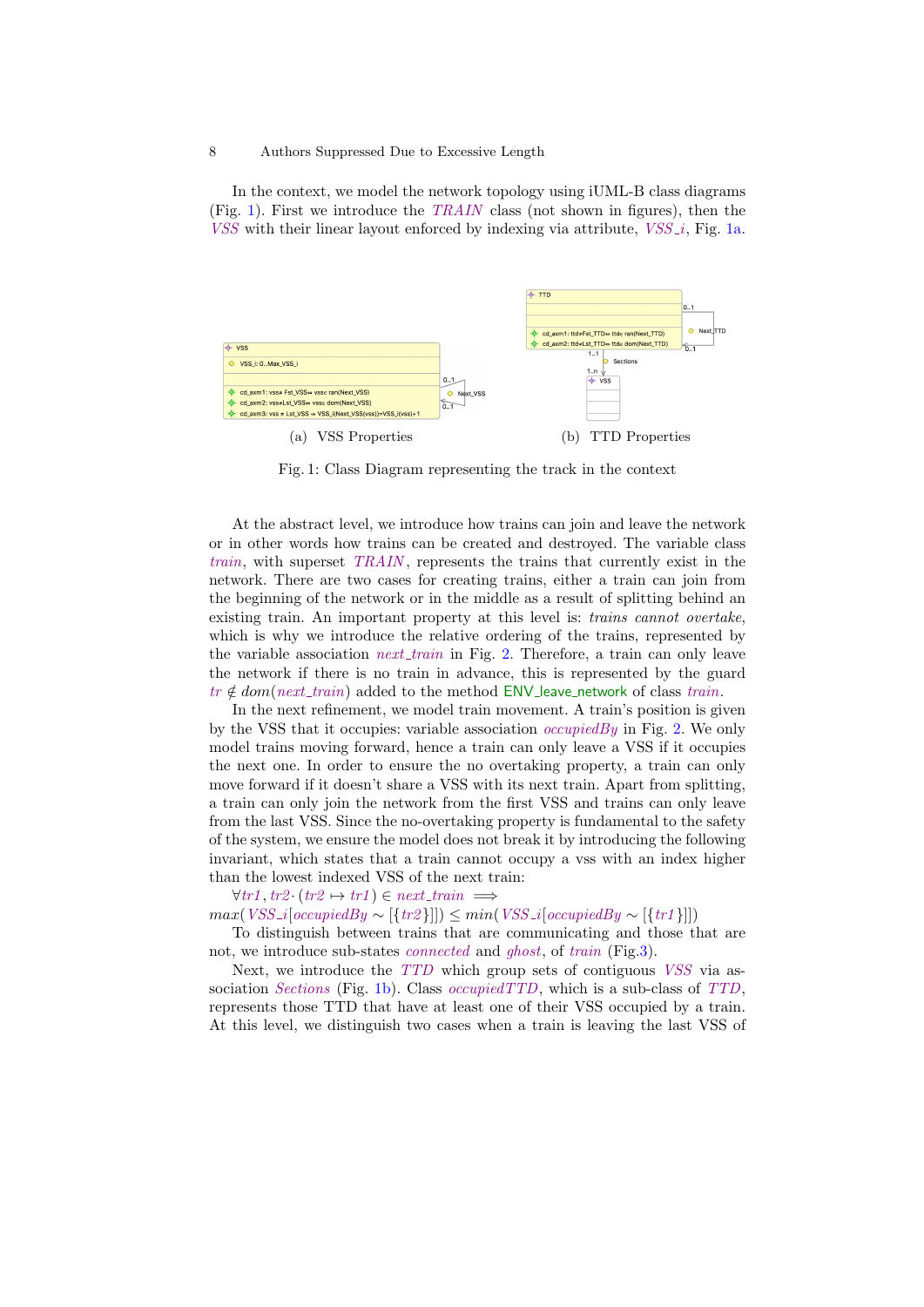<span id="page-8-0"></span>

<span id="page-8-1"></span>Fig. 2: Class diagram representing dynamic aspects of the environment



Fig. 3: Train communication statemachine

the TTD: i) no other train occupies the TTD and the TTD becomes free (and is removed from  $occupiedTTD$  or ii) it remains occupied and not free. The same applies to a train leaving the network which can also free a TTD.

In the final environment model, we introduce the RBC role which paves the way for the VBD part. The RBC provides movement authorities (MA) which we assume trains will respect. The MA is modelled as a variable association  $ma$ between train and VSS. We refine the train statemachine further by introducing a parallel state-machine (Fig. [4\)](#page-9-0). The sub-states, inMission and noMission, distinguish the mission status of trains. *inMission* represents trains that have performed a *Start of Mission* (SoM) (transition ENV start of mission), while noMission represents trains that either did not start or performed an End of Mission (EoM) (transition ENV end of mission). The mission state-machine was introduced as a parallel state-machine to the communication state-machine so that trains that lose communication retain their mission status. All connected trains have a mission. This is ensured by the invariant: *connected*  $\subseteq$  *inMission*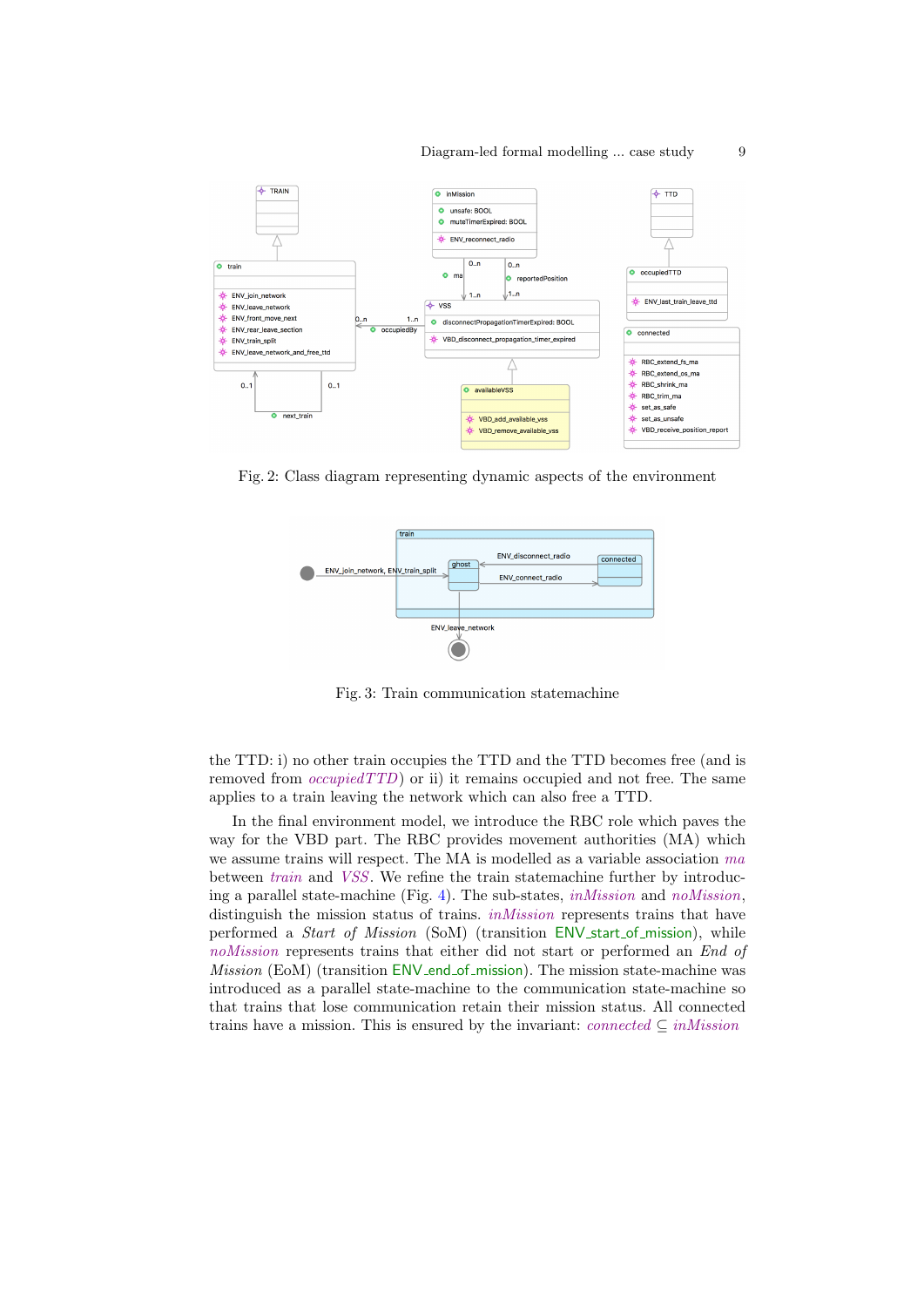<span id="page-9-0"></span>

Fig. 4: Parallel statemachines for communication and movement authority

We also split the radio connection/disconnection transitions in Fig. [3](#page-8-1) into two cases to distinguish between SoM and reconnection and connection loss and EoM. The transitions ENV\_start\_of\_mission and ENV\_end\_of\_mission are common to the two statemachines. Note that when a train first joins a network, it joins as a ghost train with no mission, and when leaving the network it also has to leave as a ghost train with no mission.

When a train performs SoM, it is immediately granted an MA for the VSS it occupies. However, this does not allow the train to move to new VSS sections. In order to move forward, the RBC should extend the MA as shown by the self transition RBC extend ma of the *connected* state in Fig. [4.](#page-9-0) Our assumption that trains with a mission respect their MA is enforced by the inMission class invariant: *occupiedBy* ~  $[\{tr\}] \subseteq ma[\{tr\}]$ <sup>[3](#page-9-1)</sup>. However, when the RBC shrinks the ma (e.g. due to propagation of an unknown VSS state) the actual train position may have progressed sufficiently to violate this invariant. We believe this is a limitation of the system and therefore introduce a boolean attribute unsafe of class train to indicate that the train has entered an unsafe scenario (to be detailed in later refinements), and the invariant can be violated in this scenario:  $occupiedBy ~ \sim [\{tr\}] \subseteq ma[\{tr\}]~ \lor unsafe(tr) = TRUE$ . In Fig. 2, RBC\_trim\_ma in the connected class plays the role of a garbage collector, removing the VSS the train has left behind.

Modelling the VBD The VBD cannot see directly what is happening in the ENV; it depends on periodic reports (PTD) sent by the train and it then asynchronously updates the VSS states. Similarly, the RBC receives information about VSS state from the VBD. This asynchronous behaviour relies on the fact that the actual position cannot be behind the reported position and is somewhere within the MA. I.e. reported position is only used to free VSS after a train has passed. This is embodied in the following invariants of class inMission which relate the actual position *occupiedBy* with the *reportedPosition* seen by the VBD.

 $min(VSS\_i[reportedPosition[\lbrace tr \rbrace]]) \leq min(VSS\_i[occupiedBy ~ [ \lbrace tr \rbrace ]])$ 

<span id="page-9-1"></span><sup>&</sup>lt;sup>3</sup> Note that class invariants are implicitly quantified over instances of the class, hence the antecedent  $\forall tr \cdot treinMission$  is added automatically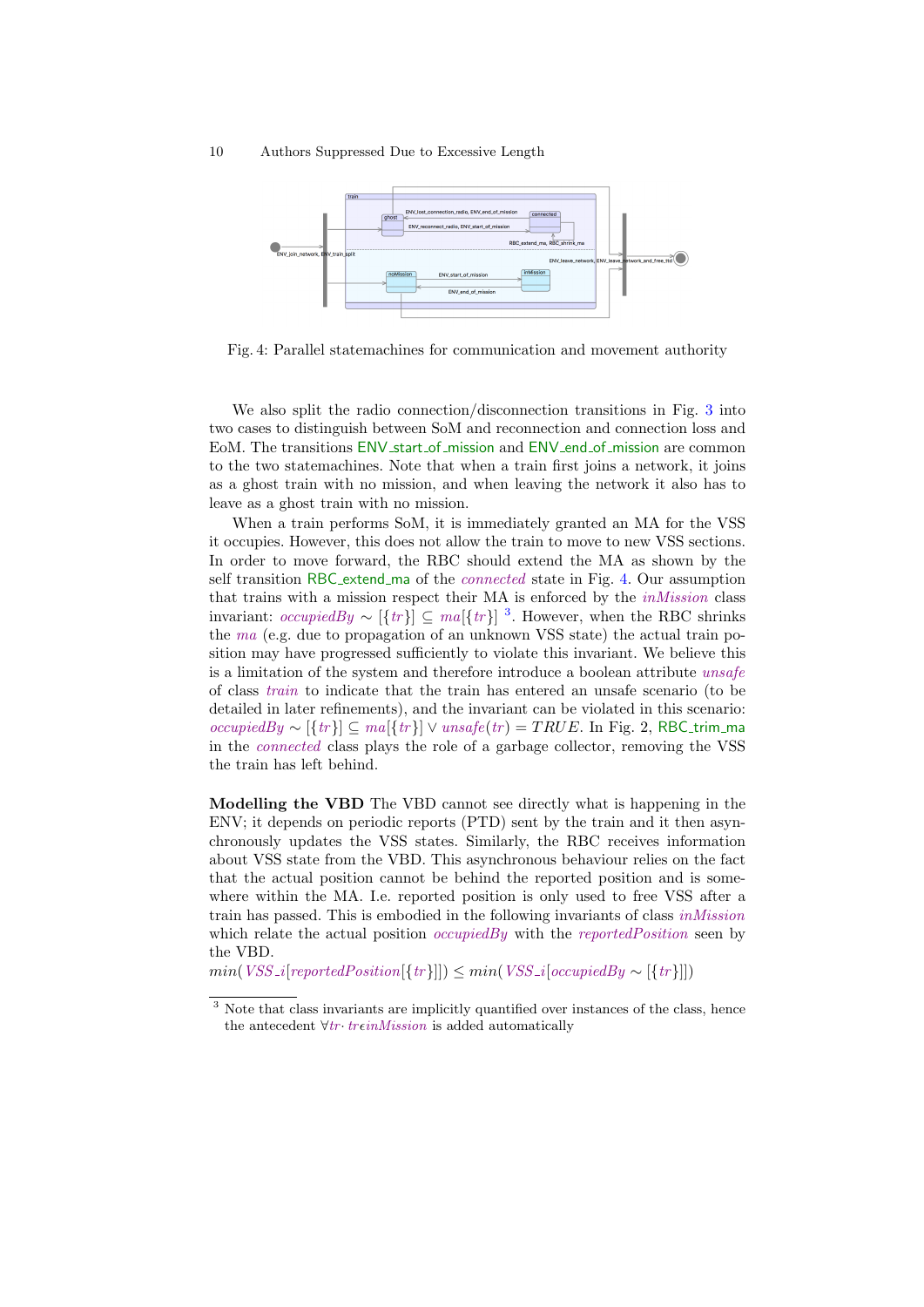$max(VSS\_i[reportedPosition[\{tr\}]]) \le max(VSS\_i[occupiedBy ~ [ftr]]])$ We also refine loss of connection with mute timer expiry. We model time abstractly without introducing a clock, giving timeouts a non-deterministic opportunity to expire. When a mute timer expires this will enable the disconnect propagation timer whose expiry will affect the VSS state in later refinements.

In the next refinement of the VBD, we distinguish between the two different modes of MA: FSMA and OSMA. In FSMA mode the RBC only uses free VSS to extend ma. In OSMA mode, the RBC can extend ma with any VSS since we trust the OSMA trains not to crash. This behaviour is modelled in Fig. [5](#page-10-0) by partitioning inMission into two different sub-states, controlled and trusted representing FSMA and OSMA modes respectively. The choice between the two transitions, RBC extend os ma and RBC extend fs ma, is non-deterministic and determines the mode of the train.

<span id="page-10-0"></span>

Fig. 5: Introducing sub-states to represent FSMA and OSMA modes

We can now introduce a safety invariant concerning the separation of controlled trains; the ma of controlled trains do not overlap:

 $\forall tri1, tr2 \cdot tri1 \in controlled \land tr2 \in controlled \{tr1\} \implies ma[\{tr1\} \cap ma[\{tr2\}] = \varnothing$ Hence, the RBC can only extend the ma of *controlled* trains using VSS sections that are free and not part of any ma. We introduce a sub-class *available VSS* of VSS to represent the free vss sections. This will be refined to the VSS state free in future refinements as we introduce the state-machine of the specification. However, extending the ma for trusted trains does not have these restrictions.

At this level we add and remove *available VSS* abstractly with the general conditions that apply for all cases. Therefore for adding a new availableVSS, it either belongs to a free TTD or no train has reported its position in this VSS, while for now the only condition for removing a VSS from *available VSS* is that it belongs to an occupied TTD.

Next we introduce the concept of train integrity. We partition connected into two sub-states: integral and nonIntegral. We also refine the PTD position reports to include integrity information. Therefore, we split the method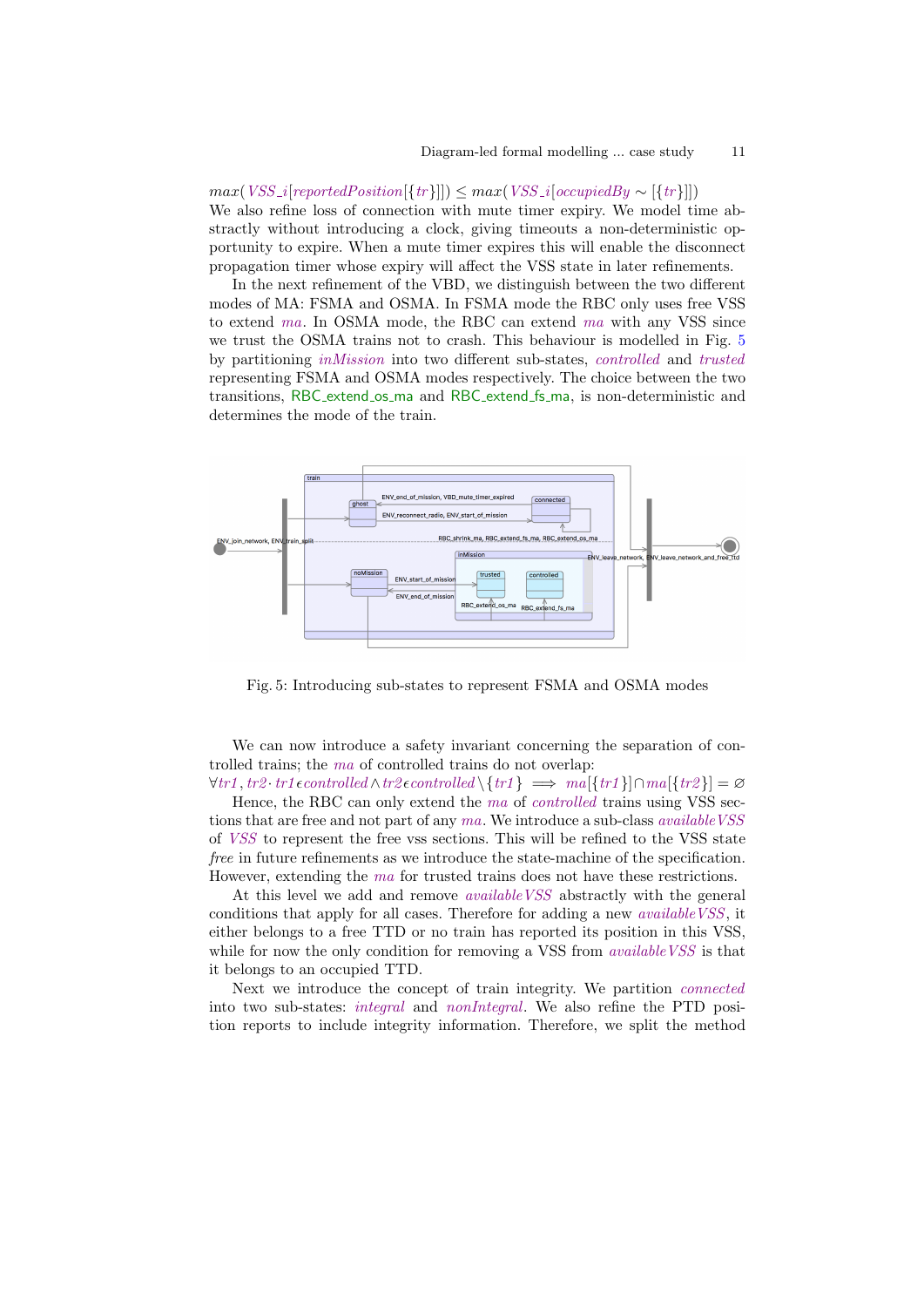VBD receive position report into different cases for confirming integrity, integrity loss, integrity not available and train length change. We also introduce the integrity waiting and propagation timers.

At this stage, it became clearer to us that *available VSS* is insufficient, and it would have been better to introduce different sub-states of VSS as soon as we started the VBD part. Most timers result in a change to state unknown when they expire, hence there is no great benefit from having the timers without showing their effect. Moreover, this would have the advantage of introducing the different transitions of the VSS statemachine earlier, with the four states (free, unknown, ambiguous, occupied) and gradually building towards the specification. Such decision requires a new iteration of the Event-B modelling in accordance with the refinement strategy described in sect. [5.](#page-6-0)

Proof Statistics The current modelling approach (before the next iteration in accordance with sect. [5\)](#page-6-0) contains 8 machines. Our modelling resulted in 246 proof obligations, where about  $66\%$  (162) were proved automatically with the default Rodin prover configuration. However, most of the proof obligations that were not discharged automatically were related to well-definedness of min/max operators. We then changed our Rodin configuration to include SMT solvers, this increased the number of automatically discharged proofs to 226 (92%). Finally, we added the relevance filter (but excluding newPP), which is a meta prover that improves the efficiency of the predicate prover by selecting relevant theorems. This improved our automatic percentage to about 99%. However, when recalculating auto-status, we found that this sometimes dropped to 97%. Presumable this is due to fluctuations in the processor resources available to the prover. We managed to get the auto-status back to 99% by increasing the timeout limits of the provers. This high percentage of automation depends on the modelling style applied. For example, we used indexing to avoid abstract models of sequences whose transitive properties are difficult to prove. In our models, we used iUML-B class diagrams and state-machines. The iUML-B state-machines plugin provides two alternative translations, one representing the states as an enumerated set and the other representing states as subsets of the statemachine instances. We used the latter translation, lifting the state-machine to a set of instances (train). Therefore, the generated state-machine type invariants are based on subsets of the instance set  $(train)$ . In future work we will assess whether the use of iUML-B and the choice of state-machine translation affect the degree of automatic proof.

# <span id="page-11-0"></span>7 Related Work

Various approaches have been made during the development of the Event-B method, to integrating it into the broader Software Engineering process. The original interpretation of UML class diagrams and statemachines in classical B [\[17\]](#page-14-3) have been presented - and tool-supported - as iUML-B [\[16\]](#page-14-4) for Event-B. More recently Event-B refinement has been extended  $[14]$  to this diagrammatic modelling method. Example applications - of which this work is one - include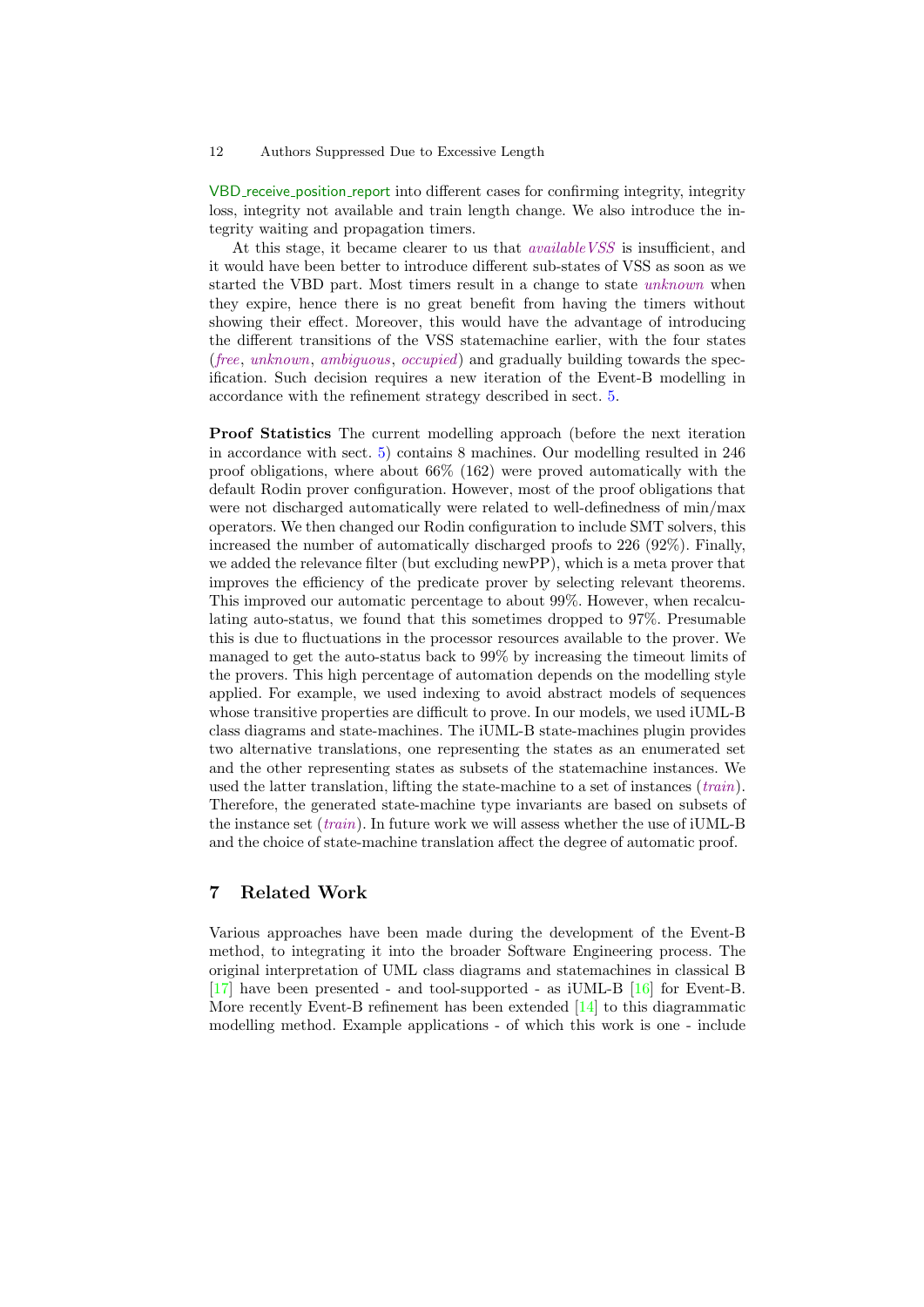[\[11\]](#page-14-7). CODA [\[3\]](#page-14-8) is a tool-supported framework extending iUML-B for componentbased embedded systems.

Train control is a familiar domain for Formal Methods, and specifically for B and Event-B-based approaches. Butler et al [\[4\]](#page-14-9) give a methodical treatment of the diagrammatic modelling of the rail interlocking system Railground with both iUML-B and Event Refinement Structures [\[15\]](#page-14-10). In [\[7\]](#page-14-11), the authors present the Event-B development of a Communications-based Train Control (CBTC) system from Hitachi Ltd. Their focus is on the use of Abstract Data Types (ADTs) to manage the complexity of modelling a graph-based rail network and its dynamics. This example is comparable to ERTMS Level 3 and uses moving blocks. The authors further proposed [\[10\]](#page-14-12) the extension of iUML-B to support diagrammatic modelling of ADTs, using the same Railground case study as [\[4\]](#page-14-9).

Other related work such as [\[13\]](#page-14-13) on Hybrid ERTMS Level 3 is based on moving blocks. These models are hybrid, being concerned with continuous modelling of exact train position and speed reporting. This ABZ2018 case study is the first formal examination of fixed virtual blocks that we are aware of.

# <span id="page-12-0"></span>8 Conclusion

The specification is a rich and detailed source of information but is written as a functional specification of the VBD component rather than a systems requirements document. While trying to formalise and abstract a model of the system, we discovered several ambiguities. For example, when modelling the mute and disconnect propagation timers we found that section 3.4.2.2 describes the start event of the disconnect propagation timer to be expiry of the mute timer. However, in scenario 4, EoM also starts the disconnect propagation timer. One possible explanation is that the mute timer also operates for trains when they perform EoM. On the other hand, transition 7A in the VSS statemachine distinguishes between mute timer expiry and EoM, implying that these are two different cases. In addition, section 3.4.2.2 states that the mute timer is stopped once the train re-connects, but doesn't describe the EoM case. Does the VBD need to keep a history of train positions with ended mission? Or is the mute timer not stopped in this case? This example illustrates how formal modelling can reveal ambiguities in the specification. Collaboration and interaction with domain experts is crucial to resolve such questions as it would be dangerous to model our own assumptions.

Formal modelling and the need to make abstractions and refine them, helped to develop our understanding of the system and to gain insights into the principles of the design. The main example of this is the link between: what it does prevents certain kinds of collisions; how it does it - allocates movement authorities; why it works - movement authorities cannot be entered by another train. It also made us very aware of limitiations to the safety of the system such as the case where carriages could roll backwards which could break the why it works.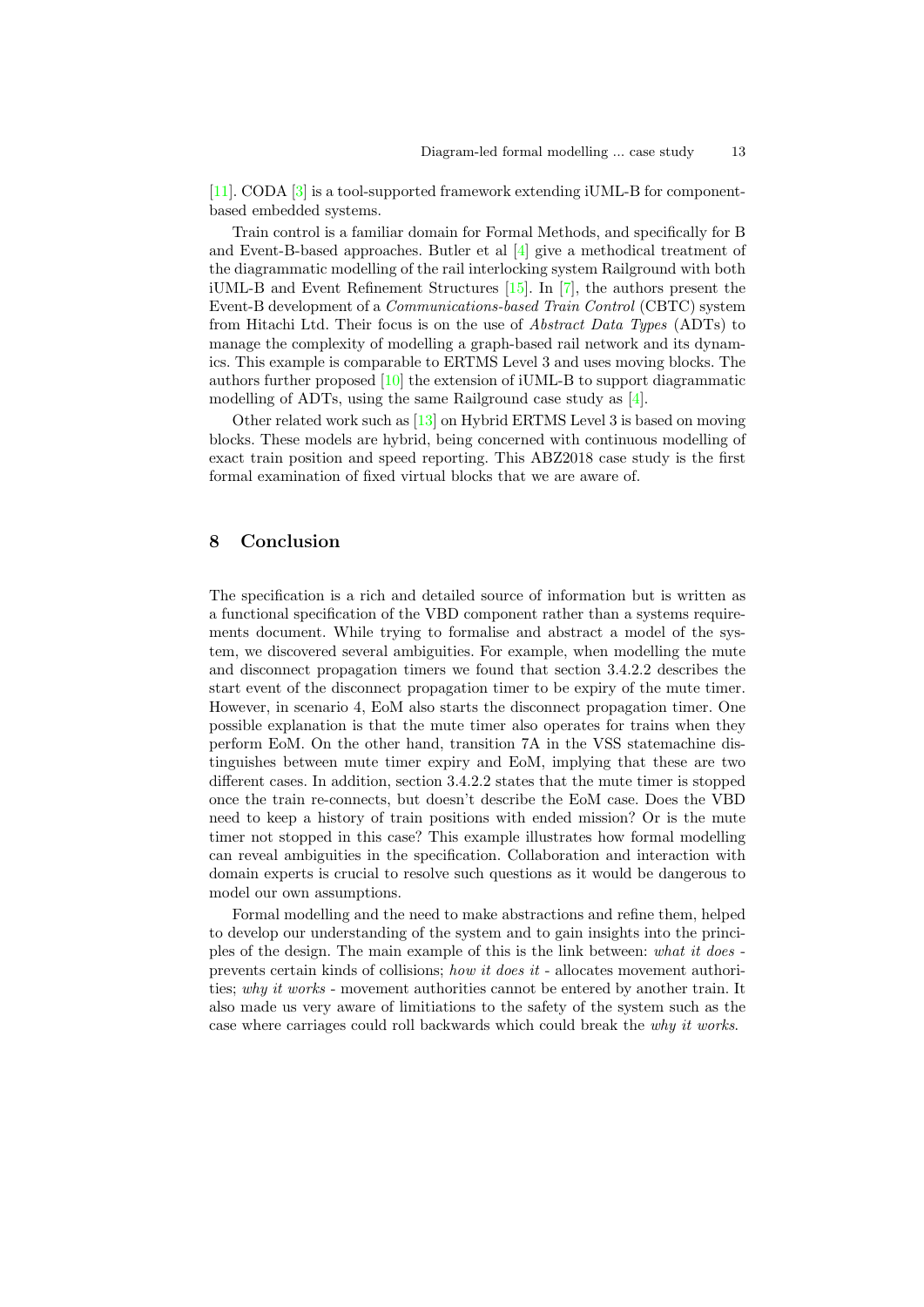We intend to continue developing and improving the formal model as part of the Enable-S3 project<sup>[4](#page-13-1)</sup>. The model will form a demonstrator for the Rail use case and will be used in conjunction with MoMuT for test case generation [\[12\]](#page-14-14). An acceptance test specification will be developed using 'Cucumber for iUML-B' [\[5\]](#page-14-15) which is a formalised notation for describing test scenarios for iUML-B models. The acceptance tests provide a rigorous, repeatable validation accessible to domain-experts with limited formal methods expertise.

Some suggestions for improvements to the iUML-B notation and tools arose from modelling the HLIII. For example, it is often convenient to initialise class attributes/associations and have a complete mapping of their instances to values rather than specify a common value for each instance. Similarly, we often needed to specify 'class-wide' invariants in which case the Event-B generator adds an unnecessary universal instance quantifier. These improvements will be incorporated in a future release.

Classes represent a set of instances with state represented by attributes and associations and behaviour described in methods. Lifted statemachines represent a set of instances with state represented by the statemachine state and behaviour described in transitions. It is often useful to use both visualisations for the same set of instances. While the diagrams can be linked to the same set of instances, the integration is not very strong and the tooling sometimes conflicts in Event-B generation. We experienced difficulties for example when modelling connected (trains) as both a class and a state. A first improvement would be to allow statemachines to be placed inside classes (an existing feature request) and rectify the problems with generation. However, a more fundamental integration might be possible: a common underlying record-based notation for the iUML-B model. In this case the diagrams would be alternative views of a common model. A text representation of the record-based model could also be provided. This would align well with our plans to provide a text based version of iUML-B to improve team-based development (where model diff and merge are essential).

All data supporting this study are openly available from the University of Southampton repository at http://doi.org/10.5258/SOTON/D0403

#### Acknowledgements

The authors would like to thank Tomas Fischer of Thales Austria GmbH, for his helpful comments about the paper.

This work has been conducted within the ENABLE-S3 project that has received funding from the ECSEL Joint Undertaking under Grant Agreement no. 692455. This Joint Undertaking receives support from the European Union's HORIZON 2020 research and innovation programme and Austria, Denmark, Germany, Finland, Czech Republic, Italy, Spain, Portugal, Poland, Ireland, Belgium, France, Netherlands, United Kingdom, Slovakia, Norway.

## References

<span id="page-13-0"></span>1. J-R. Abrial. Modeling in Event-B: System and Software Engineering. Cambridge University Press, 2010.

<span id="page-13-1"></span> $^4$ https://www.enable-s3.eu/